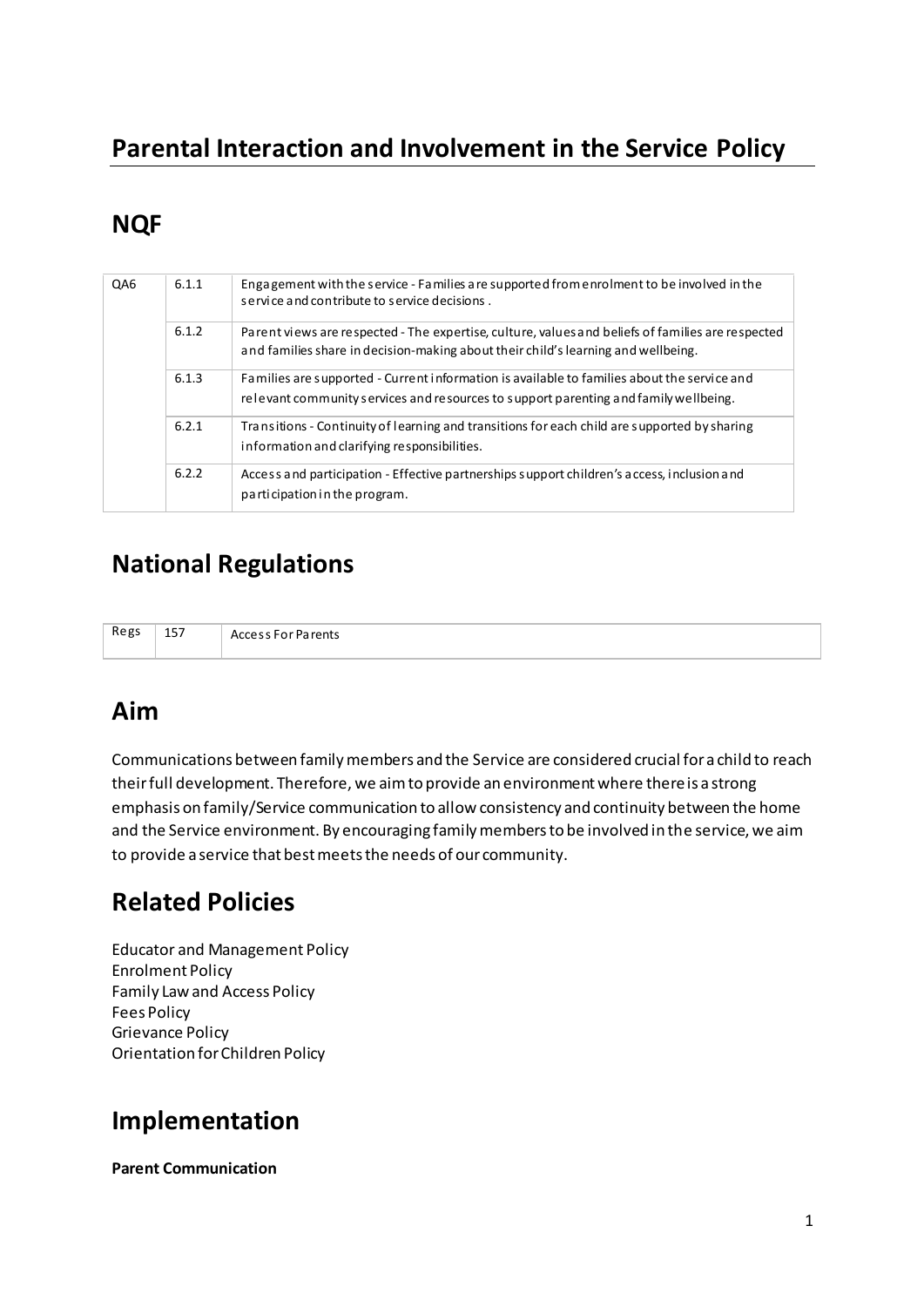Our Service aims to provide as many outlets as possible for family/service communication. These include:

- Face to face.
- A monthly newsletter which will be emailed out to parents and put on our facebook page. Will also have a copy in the foyer and if parents would like a printed copy they can request one. Also put on our website.
- A notice board displaying upcoming events and notices.
- Regular informal meetings with parents and the opportunity to plan formal meetings if  $\bullet$ necessary.
- A suggestions box in the foyer where parents can anonymously (or give their names if desired) make suggestions to improve the service.
- Short surveys regarding the service's philosophy and how you feel your child/ren feel about the service.

If necessary, educators have support and access to translation services to provide this information for non-English speaking families.

#### **Parental and Family Involvement**

- $\bullet$ Families are welcome to visit at any time of the day. (The Approved Provider, Nominated Supervisor and educators will not allow a parent to enter the service premises if they reasonably believe this would contravene a court order.)
- Families are encouraged to make suggestions and offer critique on our program, philosophy, management and food menu.
- Families are encouraged to share aspects of their culture with the educators and children as well as appropriate experiences.
- Families are invited to participate in the service's daily routine by helping out with activities such as craft, the preparation of morning tea, special activities and afternoon tea.
- A family/staff committee will be established to set goals for the service, help write and implement policies and help to meet aims of the NQF Assessment process.
- Minutes of regular staff/parents meetings will be kept aside for either side to make  $\bullet$ suggestions.

#### **Parent Support**

For those families undergoing difficult situations and who seek assistance from service, the service will offer support as appropriate. Our service offers a parent library which provides resources and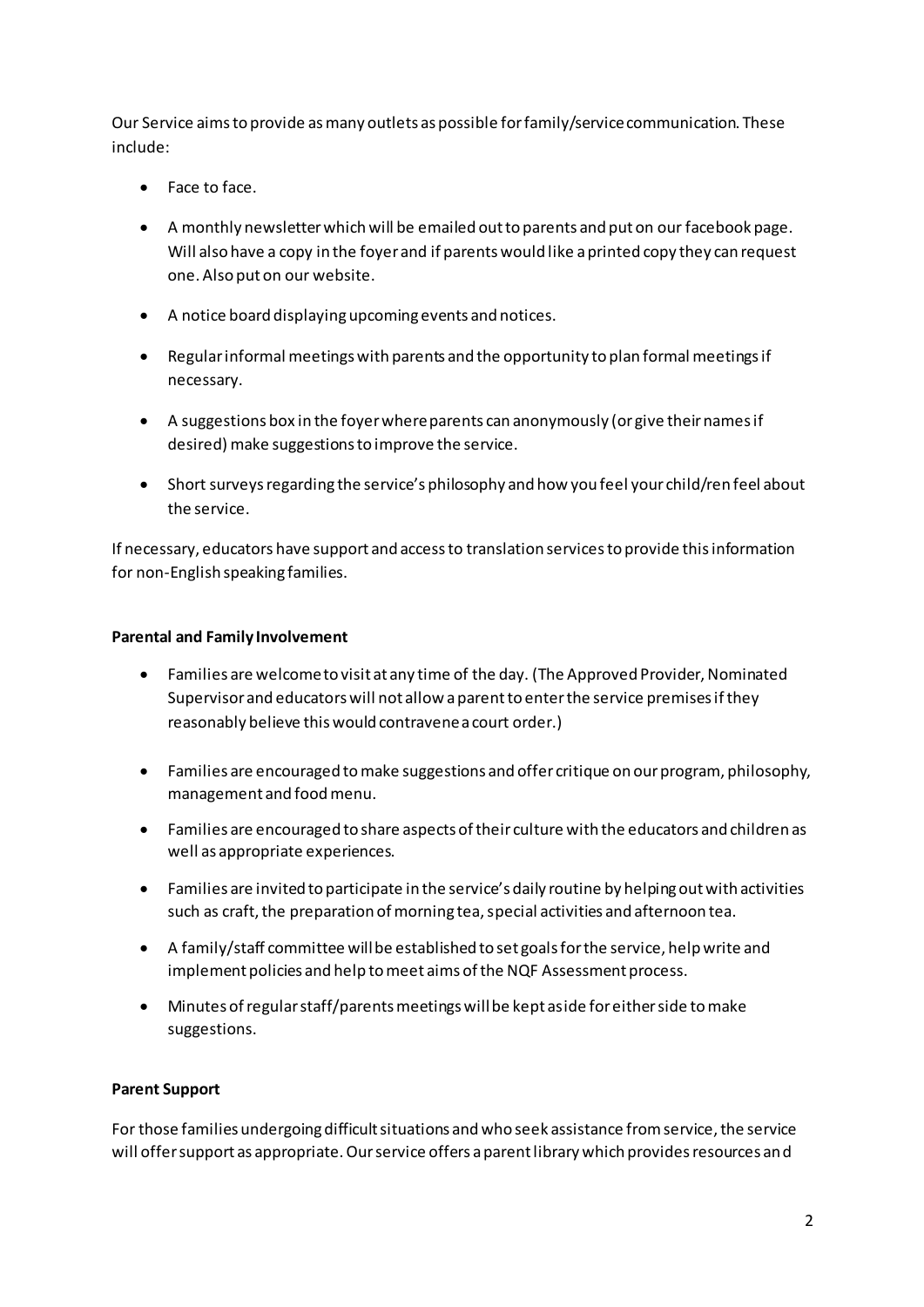contact numbers for various support groups within the local community such as a baby nurse, playgroup and speech therapist.

For families who use English as a second language, translated documents can be provided.

### **Parent Grievances**

Our Grievance Policy outlines the steps we take to address complaints and grievances from educators, staff, families, visitors and volunteers.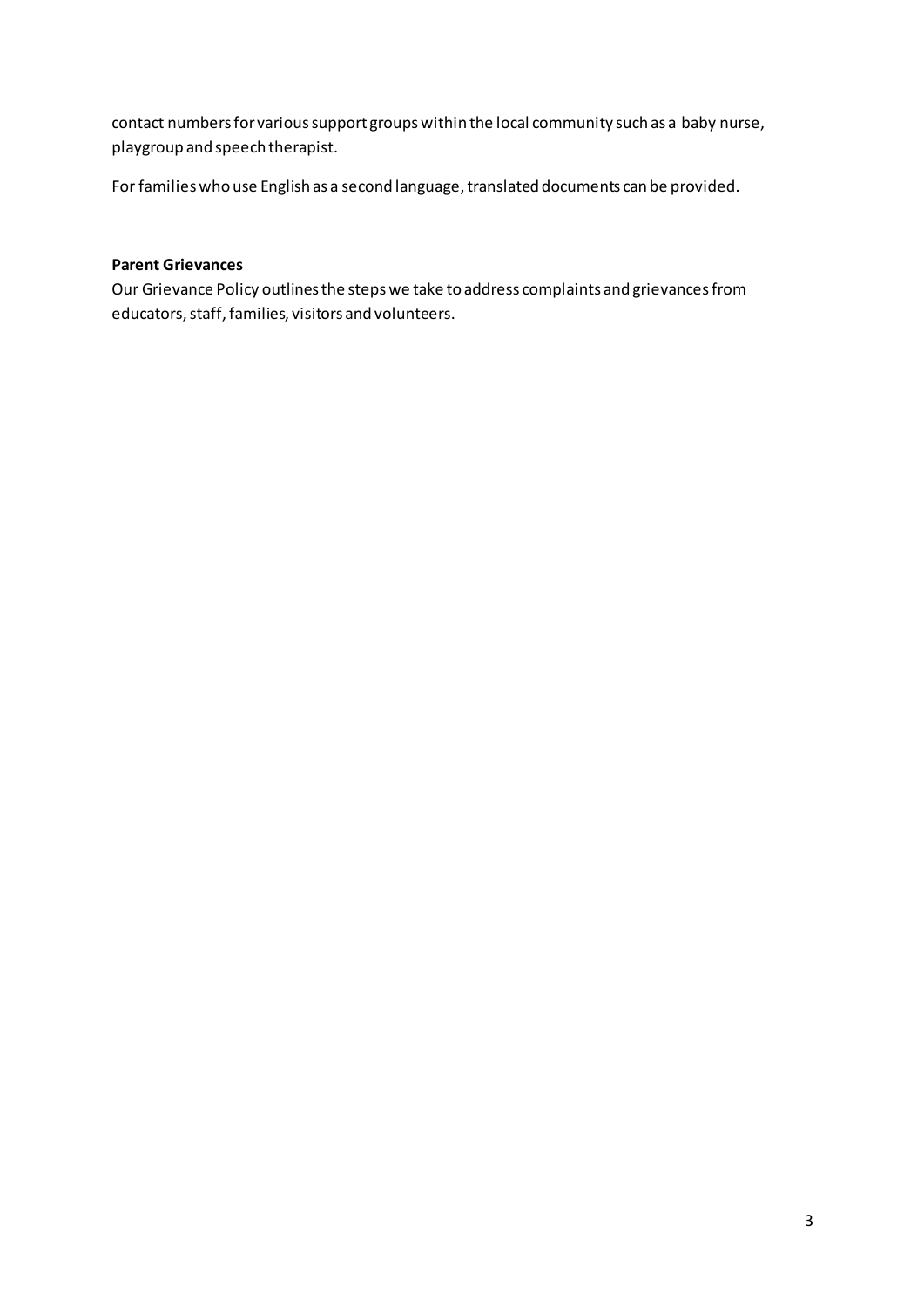### **Open Doors**

|             | Our Service can be accessed at any time for parental inspection.                                                  |
|-------------|-------------------------------------------------------------------------------------------------------------------|
| P           | Please come and see how we help your child develop and grow.                                                      |
| E           | Entry by you any time shows that we are happy for you to see our practices at any<br>time of the day.             |
| N           | Never leave your child in a Service unless you feel 100% confident in<br>their ability to provide for your child. |
|             | Don't hesitate to ask us any questions about your child,<br>their development or our Service philosophy.          |
| $\mathbf O$ | Our Service is proud of the quality of care we provide.                                                           |
| R           | Our educators are qualified, trained, experienced and talented.<br>Rather than take our word for this             |
|             | See for yourselves!                                                                                               |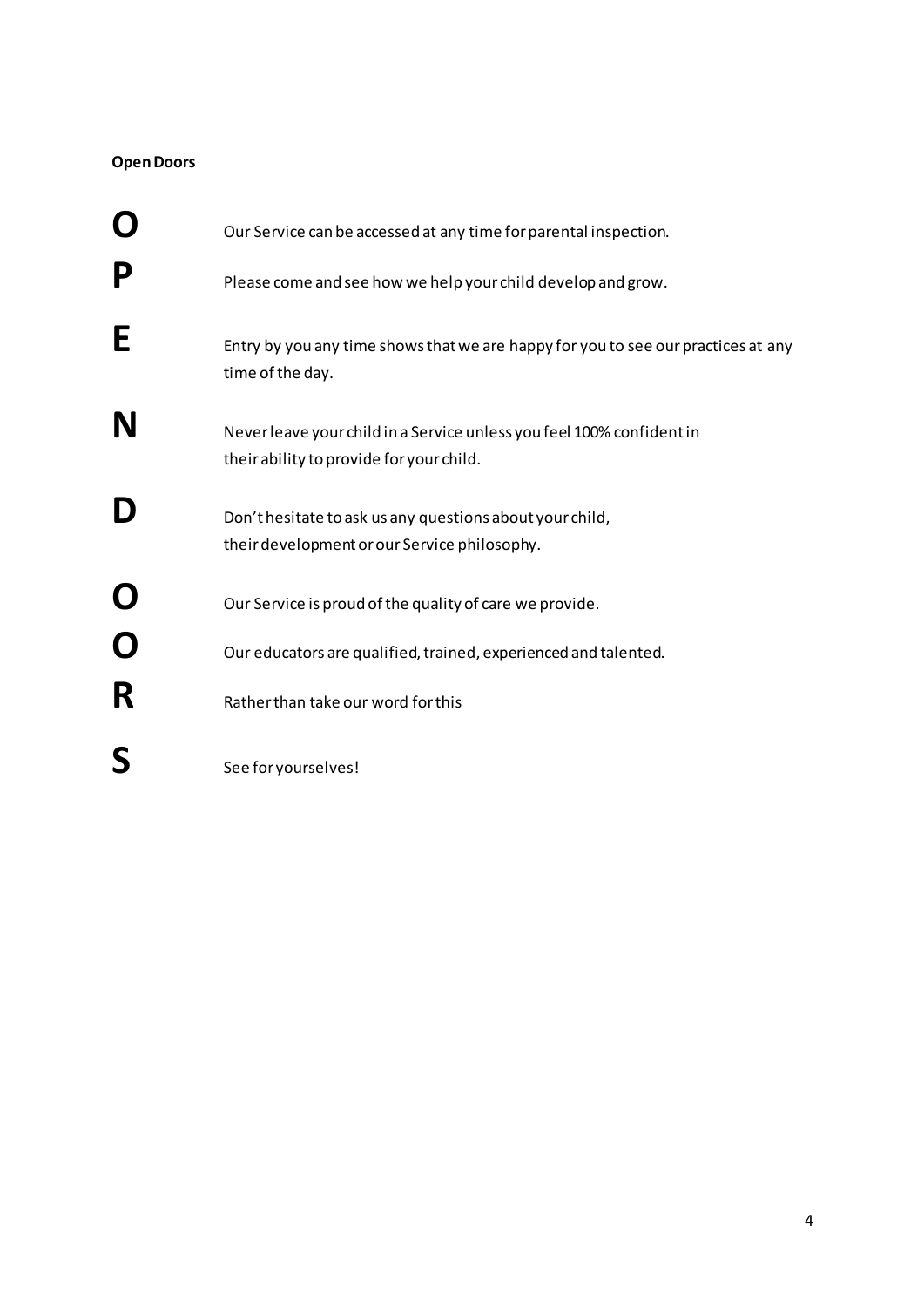**Parent Survey Template** 

# **Parent Questionnaire**

Dear Parent

We wish to provide your child/ren with the highest level of care. In order to do this, we would like your opinion on how you feel the Service is being run and how our programs and our philosophy are helping your child develop. It would help us if you provided us with your thoughts on what our Service's strengths and weaknesses are so we can work to improve these.

Attached is a questionnaire which asks your opinion of some important educational issues. It would help us if you could answer these as honestly as possible. Your responses will be kept private and confidential.

Please return completed survey by\_\_\_\_\_\_\_\_\_\_\_\_\_\_\_\_\_

Thank you for your participation.

\_\_\_\_\_\_\_\_\_\_\_\_\_\_\_\_\_\_\_\_\_\_\_\_\_\_\_

Nominated Supervisor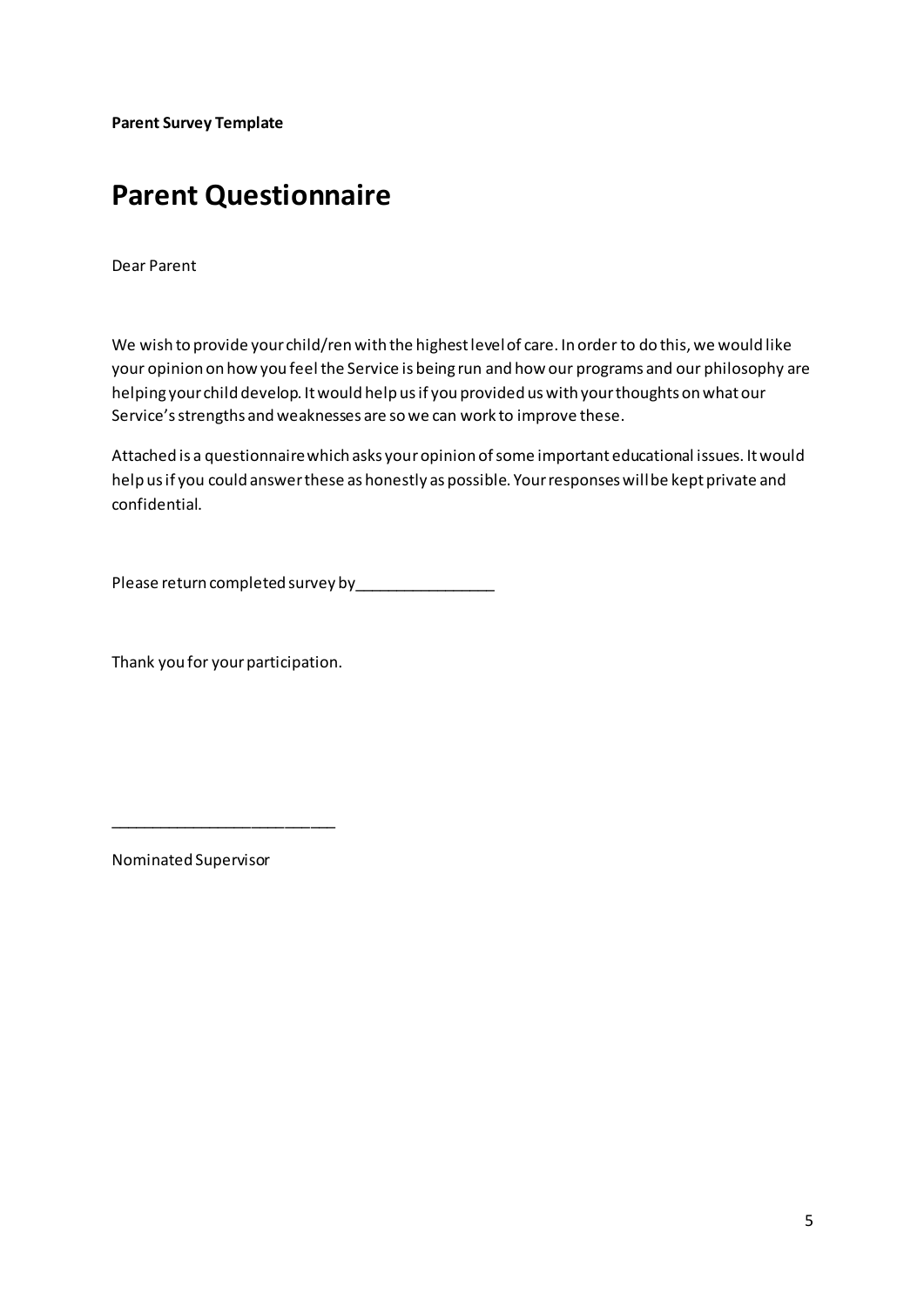### **Parent Survey**

|                                                                                | Strongly<br>Agree | Agree | Disagree | Don't<br>Know |  |  |  |  |
|--------------------------------------------------------------------------------|-------------------|-------|----------|---------------|--|--|--|--|
| 1. I feel welcomed in the Service.                                             |                   |       |          |               |  |  |  |  |
| 2. The Service takes my concerns seriously.                                    |                   |       |          |               |  |  |  |  |
| 3. The Service provides helpful information.                                   |                   |       |          |               |  |  |  |  |
| 4. I feel as though I can talk to the educators about my child's               |                   |       |          |               |  |  |  |  |
| progress.                                                                      |                   |       |          |               |  |  |  |  |
| 5. The Service values my help and interest.                                    |                   |       |          |               |  |  |  |  |
| 6. Teachers provide a challenging and stimulating environment for<br>my child. |                   |       |          |               |  |  |  |  |
| 7. Teachers care if my child is not doing as well as he/she can.               |                   |       |          |               |  |  |  |  |
| 8. The Service has a safe and secure environment.                              |                   |       |          |               |  |  |  |  |
| 9. The Service is always looking for ways to improve what it does.             |                   |       |          |               |  |  |  |  |
| 10. The educators regularly praise children.                                   |                   |       |          |               |  |  |  |  |
| 11. The children are the Service's main focus.                                 |                   |       |          |               |  |  |  |  |
| 12. I share in the education of my child.                                      |                   |       |          |               |  |  |  |  |
| 13. I receive adequate notice of Service events.                               |                   |       |          |               |  |  |  |  |
| 14. Newsletters are regular and informative.                                   |                   |       |          |               |  |  |  |  |
| 15. The Service's aims are to improve the quality of learning and              |                   |       |          |               |  |  |  |  |
| teaching.                                                                      |                   |       |          |               |  |  |  |  |
| What do you see as the strengths of the Service?                               |                   |       |          |               |  |  |  |  |
|                                                                                |                   |       |          |               |  |  |  |  |
|                                                                                |                   |       |          |               |  |  |  |  |
|                                                                                |                   |       |          |               |  |  |  |  |
|                                                                                |                   |       |          |               |  |  |  |  |
| How do you see the Service could be improved?                                  |                   |       |          |               |  |  |  |  |
|                                                                                |                   |       |          |               |  |  |  |  |
|                                                                                |                   |       |          |               |  |  |  |  |
| In what ways would you like to be more involved in the Service?                |                   |       |          |               |  |  |  |  |
|                                                                                |                   |       |          |               |  |  |  |  |
|                                                                                |                   |       |          |               |  |  |  |  |
|                                                                                |                   |       |          |               |  |  |  |  |
| What other comments would you like to make (if any)                            |                   |       |          |               |  |  |  |  |
|                                                                                |                   |       |          |               |  |  |  |  |
|                                                                                |                   |       |          |               |  |  |  |  |
|                                                                                |                   |       |          |               |  |  |  |  |
|                                                                                |                   |       |          |               |  |  |  |  |

Thank you for taking the time to respond to these questions.